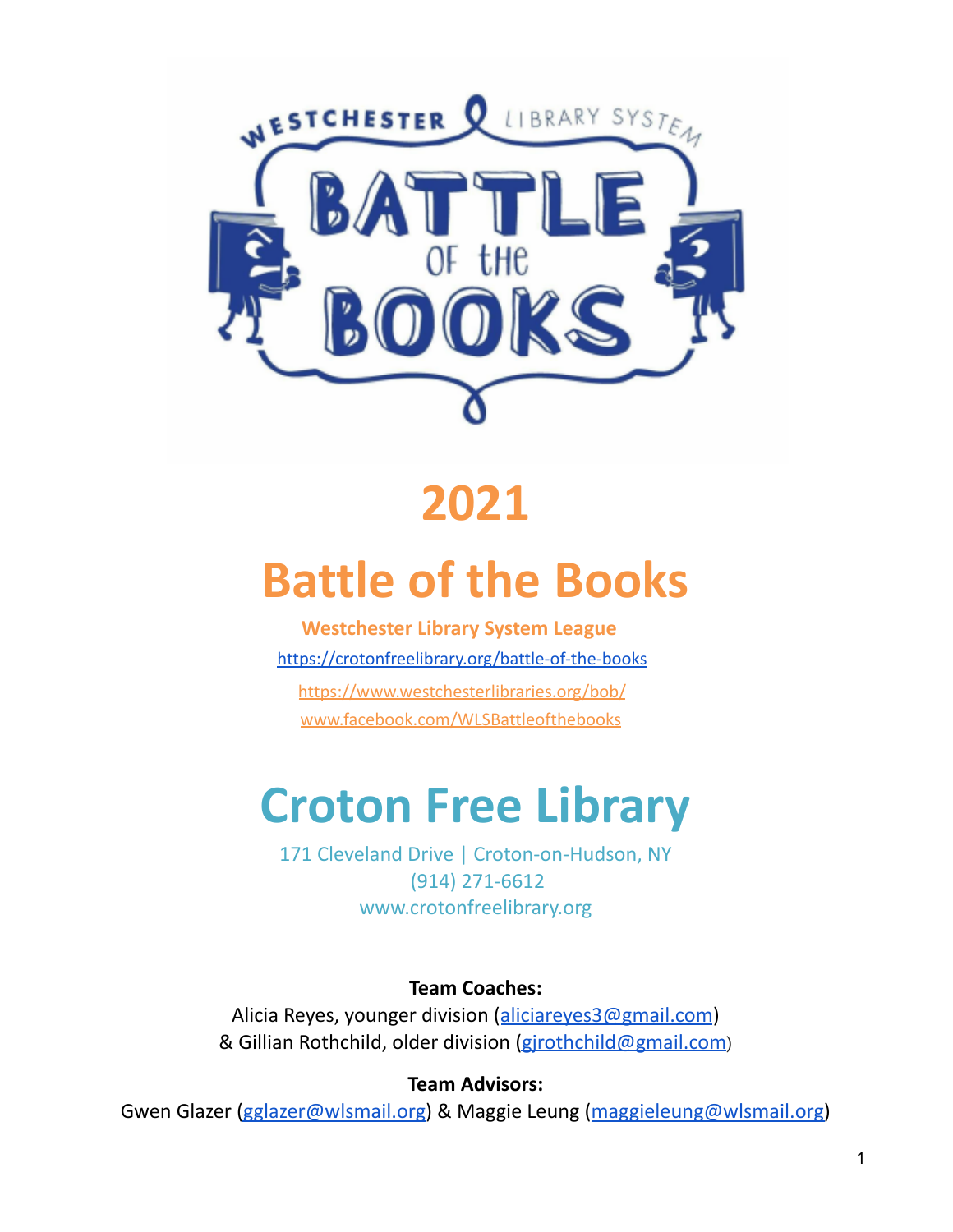#### **MISSION**

The goal of the Westchester Library System Battle of the Books program is to promote the love of reading in kids and teens, to expose them to titles and authors that they might not encounter otherwise, to encourage them to think of their public library as a resource for entertainment and connection, and to inspire teamwork in an atmosphere of friendly competition.

## **BATTLE OF THE BOOKS**

The Battle of the Books (BOB) is a countywide competition of young adults and children from all participating Westchester County public libraries. Teams will compete by answering trivia questions based on five different books. There will be two divisions; teams are divided by grades (4-7 or 6-12). This year, everything is online.

## **WHO CAN BE ON THE TEAM?**

- Anyone entering grades 4-7 or grades 6-12 in September 2021.
- Each team must have at least 3 members. The maximum number of team members allowed to participate in a round of battle is 5.

## **SCHEDULE & TIME COMMITMENT**

- **April 29** Interest meeting
- **May 10** Commitment form due
- **May** Finalize teams & schedule, purchase & distribute books, begin reading books
- **June 1** Practices begin (see schedule below)
- **July 19** Battles begin!

Practices will run about an hour long on Tuesday and Thursday evenings, 6:00–7:00 p.m.

## **Schedule for Division A (grades 4-7):**

Tuesday meetings June-Sept.

- $\bullet$  June 1, 8, 15, 22, 29 ("book club" practices)
- July 6, 13 (prep & buzzer practices)
- July. 20, 27 & August 3, 10, 17 (battles)

## **Schedule for Division B (grades 6-12):**

Thursday meetings June-September

- June 3, 10, 17, 24 & July 1 ("book club" practices)
- July 1, 15 (prep & buzzer practices)
- July. 22, 29 & August 5, 12, 19 (battles)

## **WHAT TO DO IF YOU HAVE TO MISS A PRACTICE OR A BATTLE**

Email the coaches or advisors listed at the beginning of this document!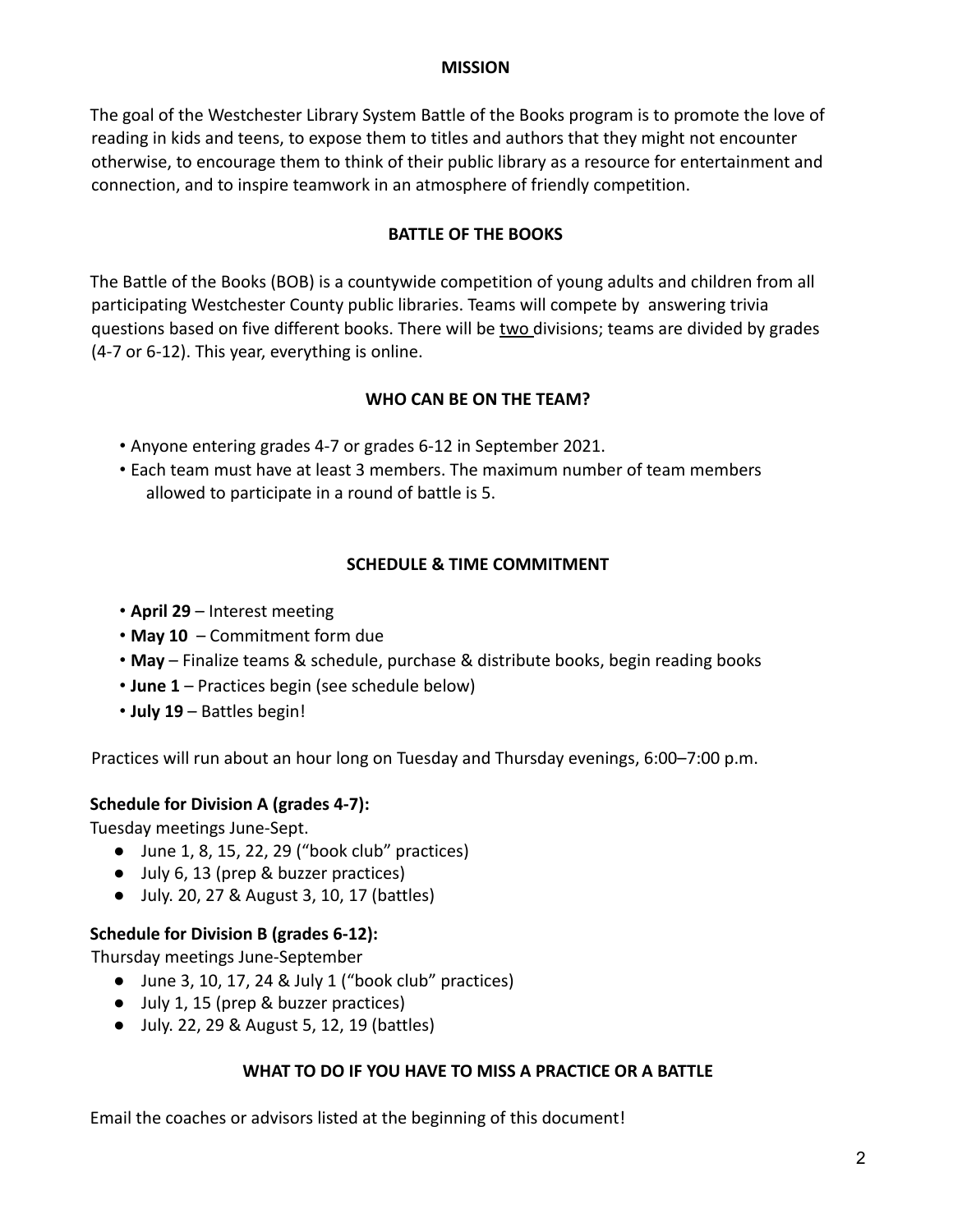#### **2021 BOOKLIST**

#### *Younger Division's Titles (4-7)*

- *New Kid* by Jerry Craft
- *The Parker Inheritance* by Varian Johnson
- *The Lightning Thief* by Rick Riordan
- *Bob* by Wendy Mass and Rebecca Stead
- *The Next Great Paulie Fink* by Ali Benjamin

## *Older Division's Titles (6-12)*

- *Nyxia* by Scott Reintgen
- *Cinder* by Marissa Meyer
- *Truly Devious* by Maureen Johnson
- *The Secret Life of Prince Charming* by Deb Caletti
- *Akata Witch* by Nnendi Okorafor

## **BATTLE OF THE BOOKS - MORE INFO**

#### For a full FAQ, visit

<https://www.westchesterlibraries.org/bob/2021-virtual-battle-of-the-books-summer-league/faq/>

## **HOW IS THE BOB TOURNAMENT STRUCTURED?**

- In each round a question will be asked; the first team's active players to buzz in will have 15 seconds to confer in the main zoom room before giving their answer.
- If they answer correctly, they are awarded a point. If they answer incorrectly, a different question of similar difficulty will be asked of the opposite team who will have 15 seconds to confer before giving their answer. If they answer correctly, they are awarded a point. If they answer incorrectly, no one is awarded the point and play progresses to the next question.
- While libraries are encouraged to keep track of their wins and losses, due to concerns of equitable access, the Board has opted to eliminate having a Final or a Semi-Final to keep the competition more low stakes.

## **WHAT ARE THE QUESTIONS & ANSWERS LIKE?**

- Trivia questions for the Battle of the Books will be written, edited, and selected by the WLS' Battle of the Books planning committee.
- Questions will be fact-based only, with simple one word or one-phrase answers.
- Questions cannot be true/false, yes/no or multiple choice.
- There will be 25 questions in each Battle Match. Questions about all 5 books will be included in each match. Teams get 1 point for each correct answer. The team with the most points after